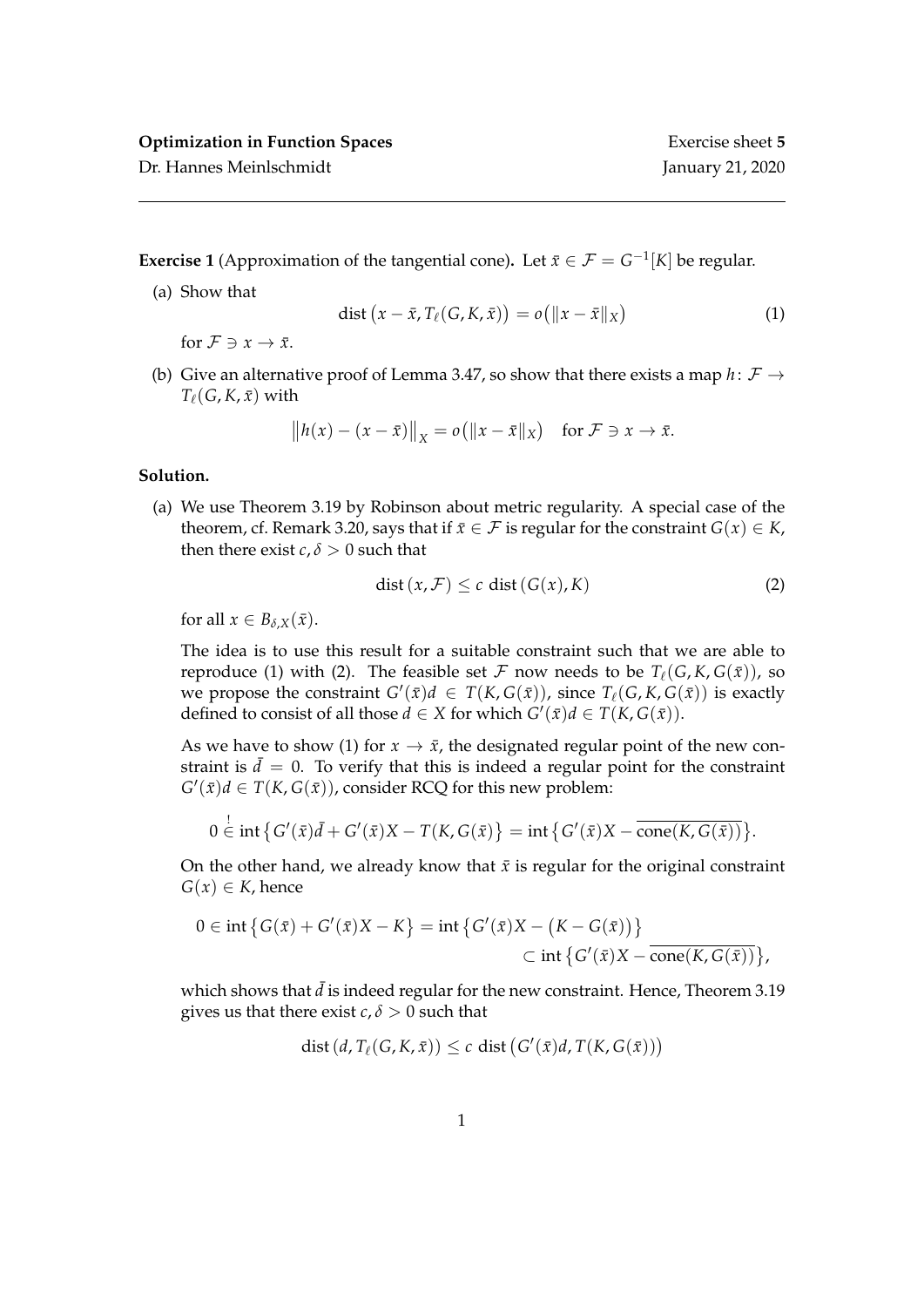for all  $d \in B_{\delta,X}(0)$ . It remains to show that dist  $(G'(\bar{x})(x-\bar{x}), T(K,G(\bar{x})))$  =  $o(||x - \bar{x}||_X)$  for  $x \in \mathcal{F}$  close to  $\bar{x}$ . This follows from observing that

$$
\text{dist}\left(G'(\bar{x})d, T(K, G(\bar{x}))\right) = \inf_{\substack{h \in T(K, G(\bar{x})) \\ \leq \inf_{\substack{\lambda \geq 0, \\ h \in K}}} \left\|h - G'(\bar{x})d\right\|_{X} \\ \leq \inf_{\substack{\lambda \geq 0, \\ h \in K}} \left\|h - G(\bar{x}) - G'(\bar{x})d\right\|_{X}
$$

for all  $d \in X$ , because then the form  $d = x - \bar{x}$  with  $x \in \mathcal{F}$  and the choice  $h =$  $G(x) \in K$  yields

dist 
$$
(G'(\bar{x})d, T(K, G(\bar{x}))) \le ||G(x) - G(\bar{x}) - G'(\bar{x})(x - \bar{x})||_X = o(||x - \bar{x}||_X)
$$

by F-differentiability of *G*.

(b) Having (1) at hand, we know that by definition of the distance, for every  $x \in \mathcal{F}$ there exists  $h = h(x) \in T_\ell(G, K, \bar{x})$  such that

$$
||h(x) - (x - \bar{x})||_X \leq \text{dist} (x - \bar{x}, T_\ell(G, K, \bar{x})) + ||x - \bar{x}||_X^2.
$$

This choice already gives rise to the searched-for map  $h: \mathcal{F} \to T_{\ell}(G, K, \bar{x})$  since the right-hand side in the foregoing inequality is already of order  $o(\Vert x - \bar{x} \Vert_X)$ by  $(1)$ .

**Exercise 2** (Necessary optimality conditions for a simply constrained problem)**.** Let *X* be a Banach space with  $K \subseteq X$  nonempty and convex. Let further  $f: U \to \mathbb{R}$ , where *U*  $\supset$  *K* is an open set, be twice G-differentiable around the locally optimal solution  $\bar{x}$  of the optimization problem

$$
\min f(x) \quad \text{s.t.} \quad x \in K. \tag{OP}
$$

(a) Show that  $\bar{x}$  satisfies

 $\langle f'(\bar{x}), x - \bar{x} \rangle_{X^*, X} \ge 0$  for all  $x \in K$ 

and

$$
f''(\bar{x})[x-\bar{x},x-\bar{x}] \ge 0 \qquad \text{for all } x \in K \text{ with } \langle f'(\bar{x}),x-\bar{x} \rangle_{X^*,X} = 0.
$$

(b) Now suppose that  $X = L^2(\Omega)$  for some domain  $\Omega \subseteq \mathbb{R}^n$  and let

$$
K := \{ w \in L^2(\Omega) \colon a \le w \le b \},
$$

where  $a, b \in L^2(\Omega)$  and  $a < b$  almost everywhere on  $\Omega$ . Consider  $\nabla f(\bar x) \in L^2(\Omega)$ , so the representation of  $f'(\bar{x}) \in L^2(\Omega)$ <sup>\*</sup> w.r.t. the  $L^2(\Omega)$ -scalar product. Find pointwise (almost everywhere) conditions on  $\nabla f(\bar{x})$  from the necessary optimality conditions derived in the foregoing part of this exercise.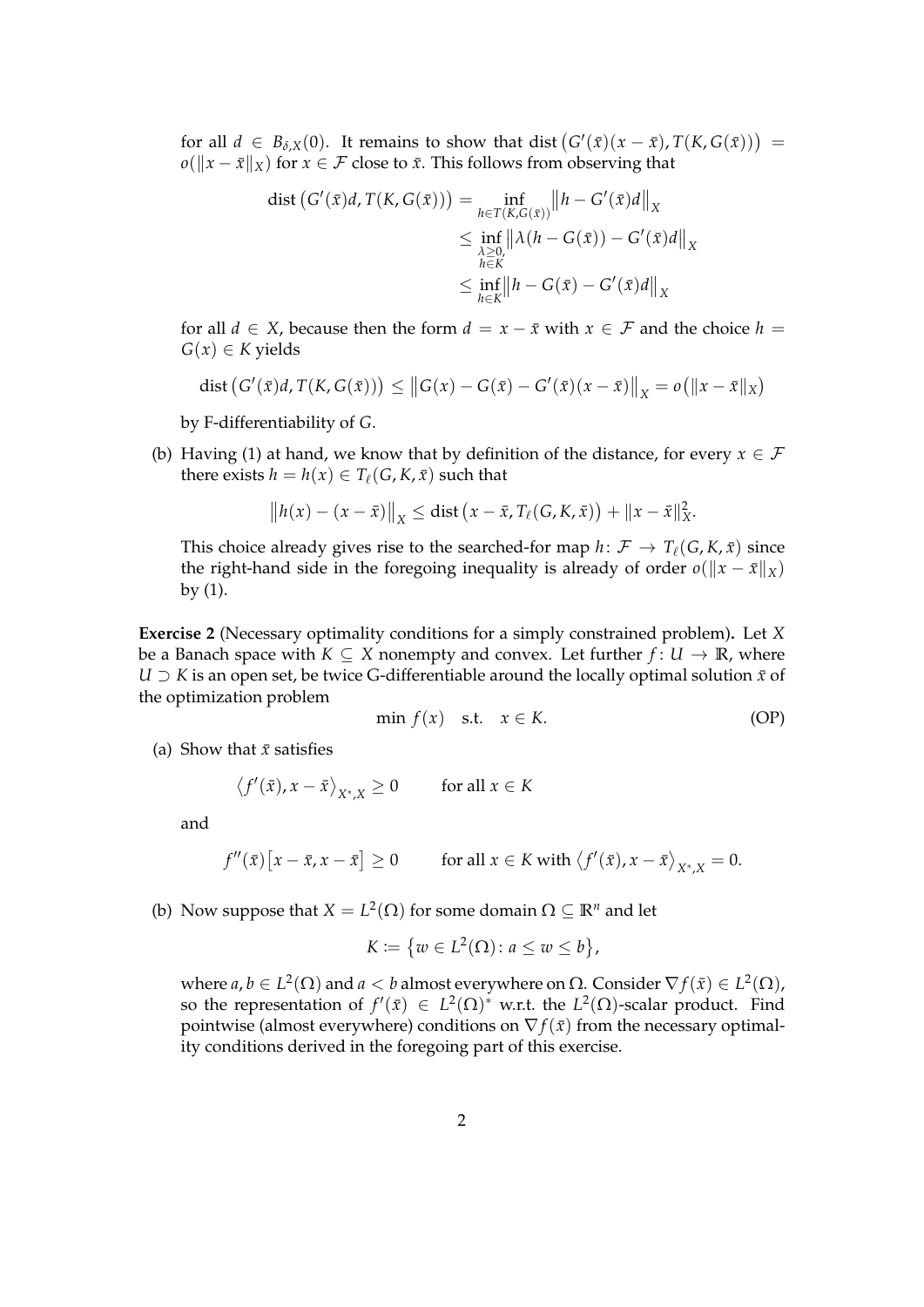(c) Derive the KKT-conditions for (OP) and compare them with the pointwise conditions on  $\nabla f(\bar{x})$ .

## **Solution.**

(a) The proofs work exactly as in Nonlinear Optimization. Since we know that  $\bar{x}$  is locally optimal for (OP), that *K* is convex and that *f* is G-differentiable around  $\bar{x}$ , we find

$$
0 \leq \frac{f(\bar{x}+t(x-\bar{x}))-f(\bar{x})}{t} \quad \text{for all } x \in K, t \in [0,1],
$$

hence

$$
0 \leq \lim_{t \searrow 0} \frac{f(\bar{x} + t(x - \bar{x})) - f(\bar{x})}{t} = \langle f'(\bar{x}), x - \bar{x} \rangle_{X^*,X} \quad \text{for all } x \in K.
$$

For the second assertion, consider the Taylor expansion of  $t \mapsto f(\bar{x} + t(x - \bar{x}))$ and observe that

$$
0 \le f(\bar{x} + t(x - \bar{x})) - f(\bar{x}) = t \langle f'(\bar{x}), x - \bar{x} \rangle_{X^*,X} + \frac{t^2}{2} f''(\bar{x}) [x - \bar{x}, x - \bar{x}] + o(t^2)
$$

as  $t\searrow 0$ . If now  $\left\langle f'(\bar x), x - \bar x\right\rangle_{X^*,X'}$  then we obtain

$$
f''(\bar{x})[x-\bar{x},x-\bar{x}]\geq \frac{o(t^2)}{t^2}\to 0 \text{ as } t\searrow 0.
$$

(b) The gradient  $\nabla f(\bar{x}) \in L^2(\Omega)$  is defined to be precisely the function which satisfies

$$
\langle f'(\bar{x}), h \rangle_{L^2(\Omega)^*, L^2(\Omega)} = \left( \nabla f(\bar{x}), h \right)_{L^2(\Omega)} = \int_{\Omega} \nabla f(\bar{x})(h) dt \quad \text{for all } h \in L^2(\Omega),
$$

so in particular

$$
\langle f'(\bar{x}), x - \bar{x} \rangle_{L^2(\Omega)^*, L^2(\Omega)} = (\nabla f(\bar{x}), x - \bar{x})_{L^2(\Omega)}
$$
  
= 
$$
\int_{\Omega} \nabla f(\bar{x})(x - \bar{x}) dt \text{ for all } x \in K.
$$

So, if  $\bar{x}$  is locally optimal for (OP), then we have

$$
\int_{\Omega} \nabla f(\bar{x})(x - \bar{x}) dt \ge 0 \quad \text{for all } x \in K.
$$

This allows to derive the following conditions on  $\nabla f(\bar{x})$ : Consider the set

$$
\Omega(b) \coloneqq \big\{ t \in \Omega \colon \bar{x}(t) = b(t) \big\}.
$$